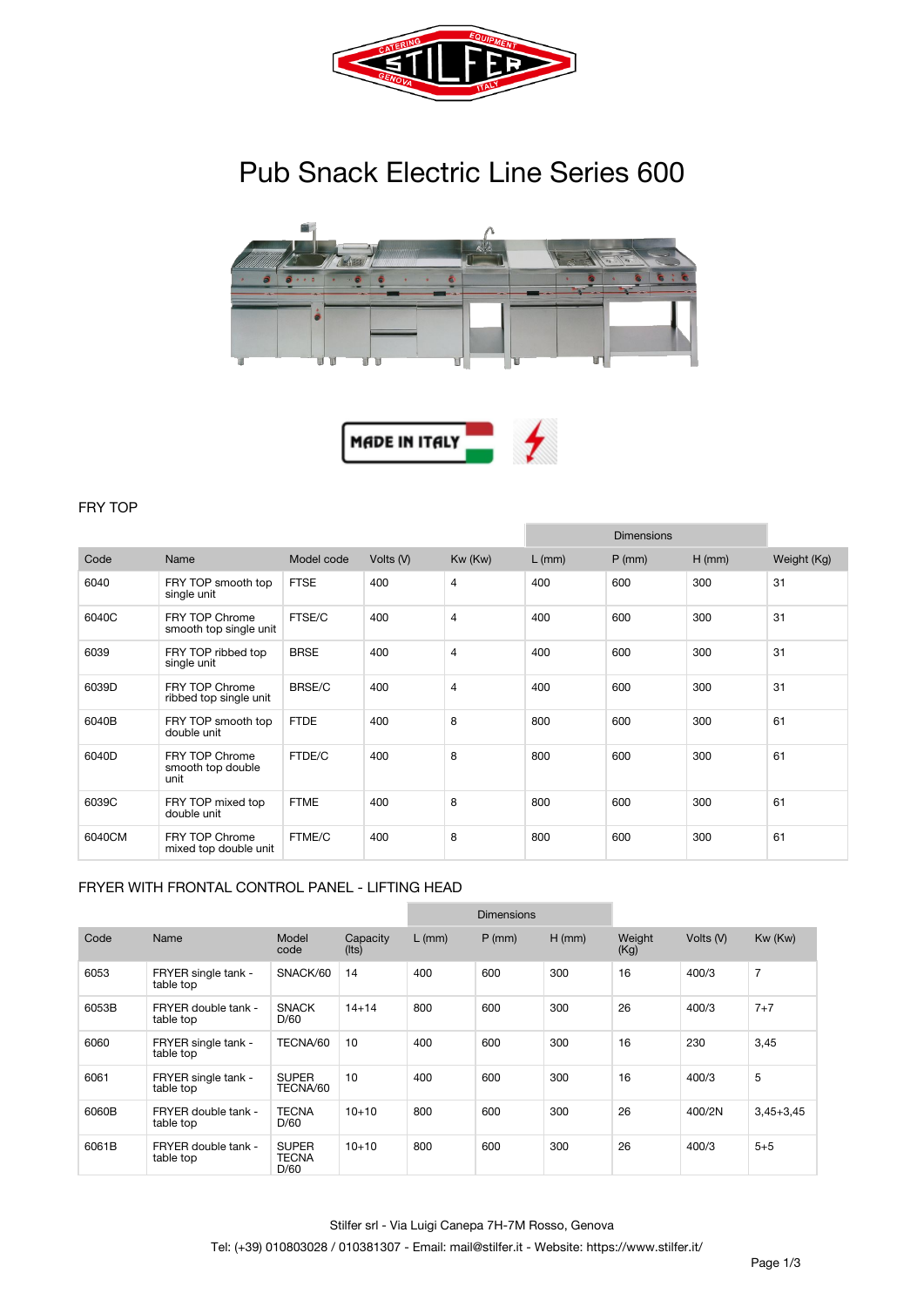| 6060C | FRYER single tank -<br>free-standing model | <b>TECNA</b><br>M/60                  | 10      | 400 | 600 | 900 | 23 | 230    | 3,45        |
|-------|--------------------------------------------|---------------------------------------|---------|-----|-----|-----|----|--------|-------------|
| 6061C | FRYER single tank -<br>free-standing model | <b>SUPER</b><br><b>TECNA</b><br>M/60  | 10      | 400 | 600 | 900 | 23 | 400/3  | 5           |
| 6060D | FRYER double tank -<br>free-standing model | <b>TECNA</b><br>MD/60                 | $10+10$ | 800 | 600 | 900 | 36 | 400/2N | $3,45+3,45$ |
| 6061B | Friggitrice doppia a<br>mobile trifase     | <b>SUPER</b><br><b>TECNA</b><br>MD/60 | $10+10$ | 800 | 600 | 900 | 36 | 400/3  | $5 + 5$     |

## **BOILING UNIT**

|       |                                                    |            |           |         |          | <b>Dimensions</b> |          |             |
|-------|----------------------------------------------------|------------|-----------|---------|----------|-------------------|----------|-------------|
| Code  | Name                                               | Model code | Volts (V) | Kw (Kw) | $L$ (mm) | $P$ (mm)          | $H$ (mm) | Weight (Kg) |
| 6041  | <b>BOILING UNIT 2</b><br>round plates              | 2FE        | 400/2N    | 3,5     | 400      | 600               | 300      | 16          |
| 6041B | <b>BOILING UNIT 4</b><br>round plates              | 4FE        | 400/3N    |         | 720      | 600               | 300      | 30          |
| 6046E | PIANO COTTURA a 4<br>piastre su mobile a<br>giorno | <b>CEF</b> | 400/3N    |         | 720      | 600               | 900      | 45          |

## **BAIN-MARIE**

|      |                   |               |                 |           |         |        | <b>Dimensions</b> |          |                |
|------|-------------------|---------------|-----------------|-----------|---------|--------|-------------------|----------|----------------|
| Code | Name              | Model<br>code | Capacita'       | Volts (V) | Kw (Kw) | L (mm) | $P$ (mm)          | $H$ (mm) | Weight<br>(Kg) |
| 6042 | <b>BAIN-MARIE</b> | <b>BME</b>    | GN 1/1<br>h.150 | 230       | .4      | 400    | 600               | 300      | 15             |

## **PASTA-COOKER**

|        |                                                         |            |           |         |          | <b>Dimensions</b> |          |             |
|--------|---------------------------------------------------------|------------|-----------|---------|----------|-------------------|----------|-------------|
| Code   | Name                                                    | Model code | Volts (V) | Kw (Kw) | $L$ (mm) | $P$ (mm)          | $H$ (mm) | Weight (Kg) |
| 6049   | PASTA-COOKER 20<br>Its.capacity                         | <b>EPC</b> | 230       | 3       | 400      | 600               | 300      | 16          |
| 6049T  | PASTA-COOKER 20<br>Its.capacity                         | EPC/TR     | 400       | 5       | 400      | 600               | 300      | 16          |
| 6049MT | PASTA-COOKER free<br>standing model 20 lts.<br>capacity | EPC/M      | 400       | 5       | 400      | 600               | 900      | 28          |
| 1011A  | Little inox basket                                      |            |           |         | 185      | 140               | 170      |             |
| 1012   | Big inox basket                                         |            |           |         | 185      | 280               | 170      |             |

### **CHIPS-SCUTTLE**

|       |                                     |            |           |              |        | <b>Dimensions</b> |          |             |
|-------|-------------------------------------|------------|-----------|--------------|--------|-------------------|----------|-------------|
| Code  | Name                                | Model code | Volts (V) | Kw (Kw)      | . (mm) | $P$ (mm)          | $H$ (mm) | Weight (Kg) |
| 60661 | CHIPS-SCUTTLE with<br>infrared lamp | <b>SPE</b> | 230       | $0.25 + 0.4$ | 400    | 600               | 300      | 12          |

#### **NEUTRAL ELEMENT WITH DRAWER**

|      |                                       |            |        | <b>Dimensions</b> |          |             |
|------|---------------------------------------|------------|--------|-------------------|----------|-------------|
| Code | Name                                  | Model code | L (mm) | $P$ (mm)          | $H$ (mm) | Weight (Kg) |
| 6047 | <b>WORKING Surface</b><br>with drawer | EN         | 400    | 600               | 300      | 16          |

#### **EXHAUST HOOD WITH MOTOR AND INOX LABIRINTH FILTERS**

Dimensions

۰